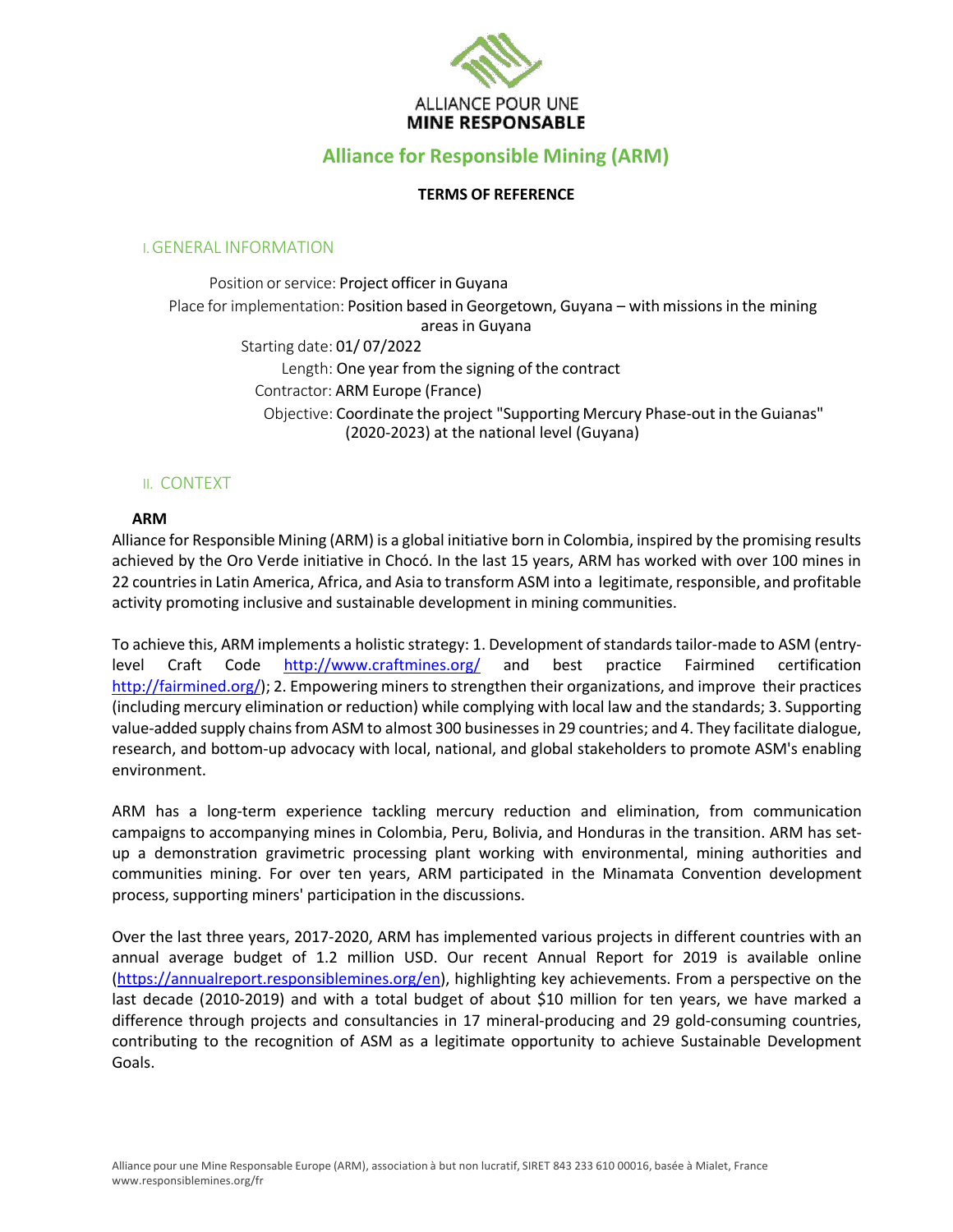

### **The project**

The Minamata Convention, which entered into force in August 2017, aims to protect human health and the environment from the emissions and anthropogenic mercury releases. The artisanal and small-scale gold mining sector (ASGM) is responsible for 37% of global emissions (AMAP-UNEP, 2013). The Guianas (Guyana, Suriname, and French Guiana), which have a very rich biological diversity, contain vast, rich gold deposit zones, mainly exploited by small-scale and medium-scale artisanal miners. The gold mining sectors of the three Guianas are highly interconnected, as evidenced by the informal supply logistics around the porous border rivers and facilitating the transfer of mercury and "garimpeiros", the gold miners. However, this is mainly an informal sector and with some formal structures, making an essential contribution to subsistence economies. Gold mining is, therefore a significant challenge for the effective implementation of the Minamata Convention. It is also the most significant factor of environmental destruction in the Guianas.

Gold mining leads to significant mercury releases, both direct (from metal mercury-intensive amalgamation techniques) and indirect (related to deforestation, which promotes recirculation of mercury naturally present in the soils). Concerns that mercury contamination has been found in fish and humans, particularly in indigenous communities. Yet thisregion, which hasso far been spared by the great deforestation fronts, is of major importance for the Amazon conservation. Despite institutional growing interest at each of the territories, there is still no real regional coordination, which prevents current initiatives from providing a coherent view of contamination or effectively addressing discharges from illegal gold mining in French Guiana. Artisanal and small-scale Goldmining, however, remains a significant source of income for subsistence economies. Hence this is a major challenge for the effective implementation of the Minamata Convention.

In this context, WWF, ARM, and IRD are initiating a project in the Guianas entitled "Supporting Mercury Phase-out in the Guianas" with primary financing by the FFEM (Fonds Français pour l'Environnement Mondial (FFEM) or French Global Environment Facility).

With a duration of 4 years, its objective is to reduce mercury contamination in the Guianas by phasing out mercury use in the gold mining sector and contributing to reduce mercury emissions from mining deforestation by 2025. The project is expected (1) to complement and strengthen national mercury initiatives through the creation of regional and national coordination platforms, (2) to make accessible, applicable, replicable, and interesting mercury-free gold mining technologiesfor miners and (3) toproduce and consolidate coherent and up-to-date mercury data (environmental flows, trade flows, use, pollution, human exposure) on a regional basis.

Component 1, coordinated by **WWF**, aims at supporting the development and implementation of National Action Plans (NAPs) on mercury phase-out, about the Minamata Convention, and at promoting transboundary coordination to ensure regional coherence and efficiency of NAP at the scale of the three Guianas. To achieve this, national multi-stakeholder platforms in Suriname and Guyana and a multistakeholder regional platform will be set up and/or supported. This regional platform will bring together the authorities in charge of the application of the Minamata Convention for each country. These organizations provide technical support to national approaches and economic sectors (inclusive of miners' representatives) related to gold mining activity. Analytical work on key topics and the development of piloting and testing of mercury-free gold extraction models will feed the platforms and, more generally, inform decision-making on all aspects of mercury phase-out.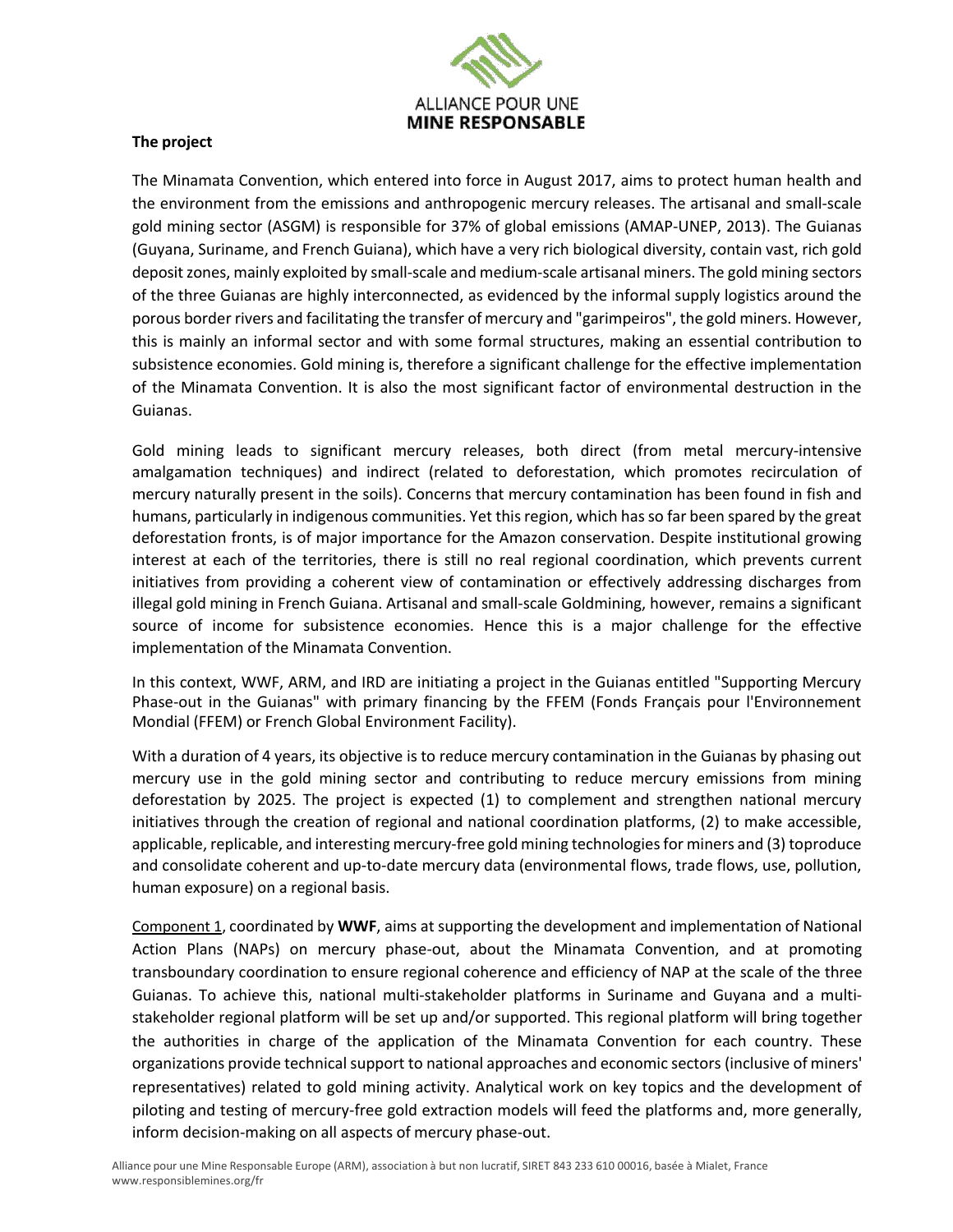

The component 2 of this project, coordinated by **ARM**, aims at developing a socially acceptable, technically and economically viable mercury-free gold extraction model for artisanal and small-scale goldmining in Guyana and Suriname. Issues on their organizational capacity and informality are considered one of the principal obstacles to change practices, as many miners do not have the will or financial capacityto invest. The illegal and informal nature of the exploitation increases the mobility of the miners and the adoption of a work model with no interest for efficiency, which leads to the skim of deposits and thus to work incessantly pushing towards rapid deforestation of new areas to make a profitin the least amount of time. Therefore, the challenge is to improve the economic viability of gold mining activity, pushing miners into another form of exploitation that is more attractive in terms of efficiency and yield. The proposed approach consists of developing an organizational model with the miners concerned, allowing them to benefit from better on-farm yields and better gains from selling their product. Through mainly economic and legal incentives and capacity building, the adoption of mercury- free treatment methods are accompanied by a strong awareness-raising component to raise awareness among gold miners and neighboring communities. These efforts also bring other benefits, such as recognizing an economic activity having a more positive impact on the populations. Access to formal markets, with or without a price premium, strongly contributes to formalizing the activity and integrating it into the country's visible economic sectors.

The project will operate in two phases: a first generation of pilot sites in Guyana and Suriname will test and refine mercury-free extraction methods. In the second phase, the models selected will be spread in other mining communities. The establishment of verifiable production will be pursued to improve the attractiveness of mercury-free and responsible practices by gold miners.

Component 3 (coordinated by **the Institute of Research and Development - IRD**) aims at creating a Mercury Regional Observatory, compiling and updating key mercury data (on biogeochemical mercury fluxes, trade flows including informal or clandestine flows, uses and mercury pollution at different levels of food chains and within the human population), informing decision-making. Developing relevant National Action Plans (NAPs) in Guyana and Suriname and measuring their effectiveness requires access to reliable and up-to-date mercury data. To this end, data (existing and new), biogeochemical flows, and mercurial contamination (at various stages of the food chain, in particular) will be collected and analyzed within a Regional Observatory. The creation of an online tool will allow the dissemination of observatory data and capitalization on the latest advances towards the phasing out of mercury use.

Component 4: This component includes project management, coordination, and communication around the overall project. The overall project coordination will be provided by the WWF team (France and Guianas offices). Related to the overall and institutional communication of the project (web page on the project, newsletters, translation, etc.), communication linked to the activities, such as raising awareness of the mercury issue or disseminating the project Observatory results, is directly attached to the related activities.

Internal communication plans for project beneficiaries and external to international partners and institutional actors will be made to supervise and plan project-related communications.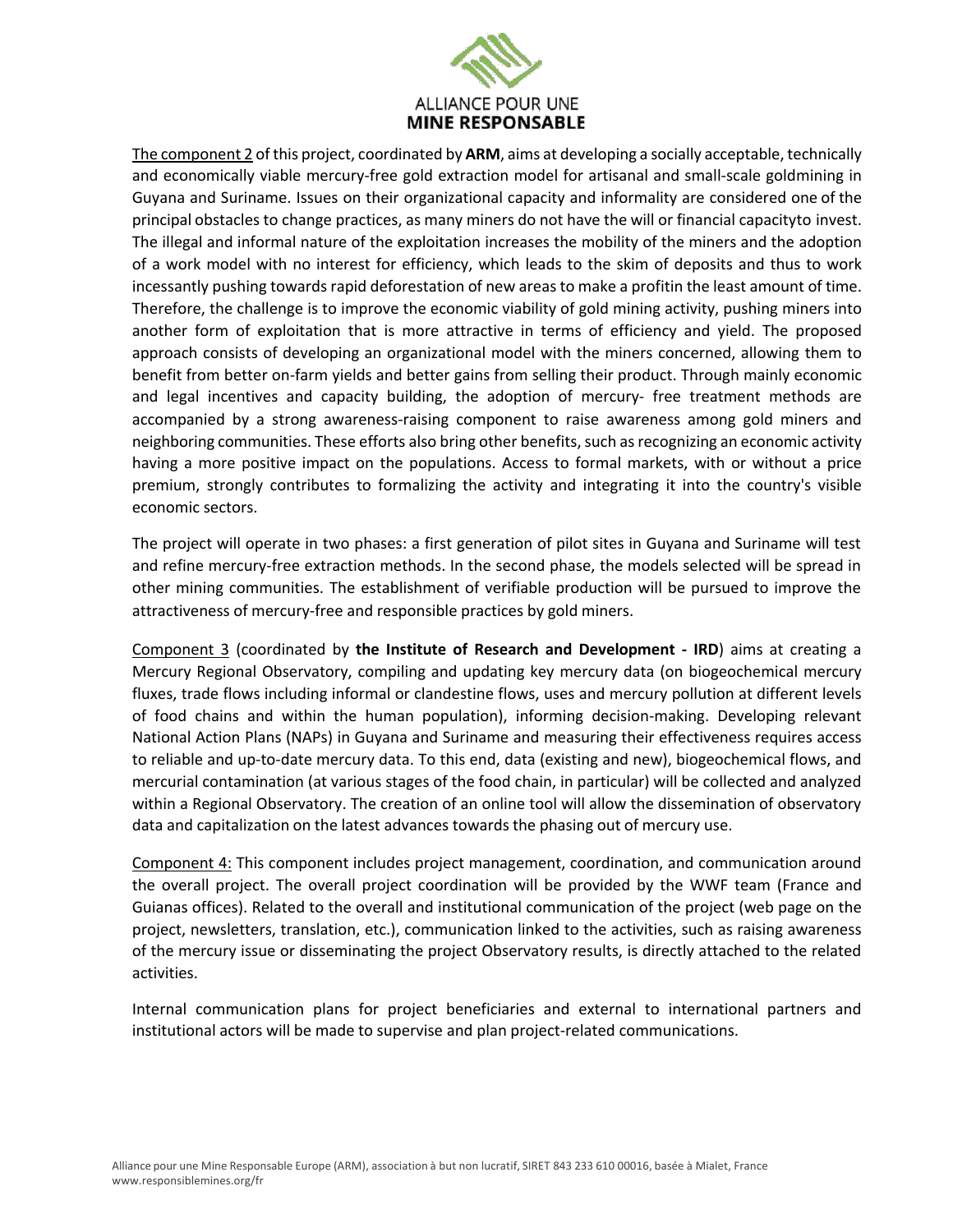

#### III. OBJECTIVE

Coordinate the project "Supporting Mercury Phase-out in the Guianas" (2020-2023) at the national level (Guyana). This will include the daily planning, management, and reporting of the strategies to be implemented and activities carried out in Guyana in the regional project and focusing on results.

## IV. ROLE AND RESPONSIBILITIES

#### **a) Related to the position**

The Project coordinator in Guyana, shall implement the following tasks:

Component 1 (15%):

- $\circ$  Coordinate with the WWF team in Guyana to implement the activities and inform ARM Regional Manager of the main achievement of the activities lead by WWF in component 1.
- o Provide administrative, financial, and logistic support to the technical coordinator to ensure the development of ASM local dialogues in the selected region, in coordination with WWF Guianas team and ARM's HQs team;
- $\circ$  Provide support to facilitate, together with WWF team, the implementation of multistakeholders' platforms for the coordination of the project and to leverage the mercury phaseout reflection at the institutional level;
- $\circ$  Monitor the conduct of context assessments that identify the main barriers and opportunities about the mercury phase-out in Guyana.

Component 2 (30%)

- $\circ$  Support the technical coordinator for the selection and formalization of the commitment of the pilot sites in Region 8.
- $\circ$  Support the technical coordinator in the elaboration and follow-up of action plans
- o Warrant transparent liaising and coordination with other projects and co-financing institutions in orderto ensure a consistent site-specific strategy and approach with the ASM and local communities;
- $\circ$  Prepare and develop a financial and logistical strategy for the selected pilot sites to ensure the purchase and sustainability of proper equipment.
- $\circ$  Support the technical coordinator for the organization of the exchange of experiences and lessons learned.
- $\circ$  Be a bridge and a facilitator between the technical coordinator, ARM and WWF headquarters' staff and IRD;
- $\circ$  With the support of ARM's headquarters team, facilitate the identification and assessment of market supply chains and identify opportunities for the connection with legal markets in Guyana;
- o Ensure the periodic collection, analysis, and follow-up on risks and lessons learned during the project.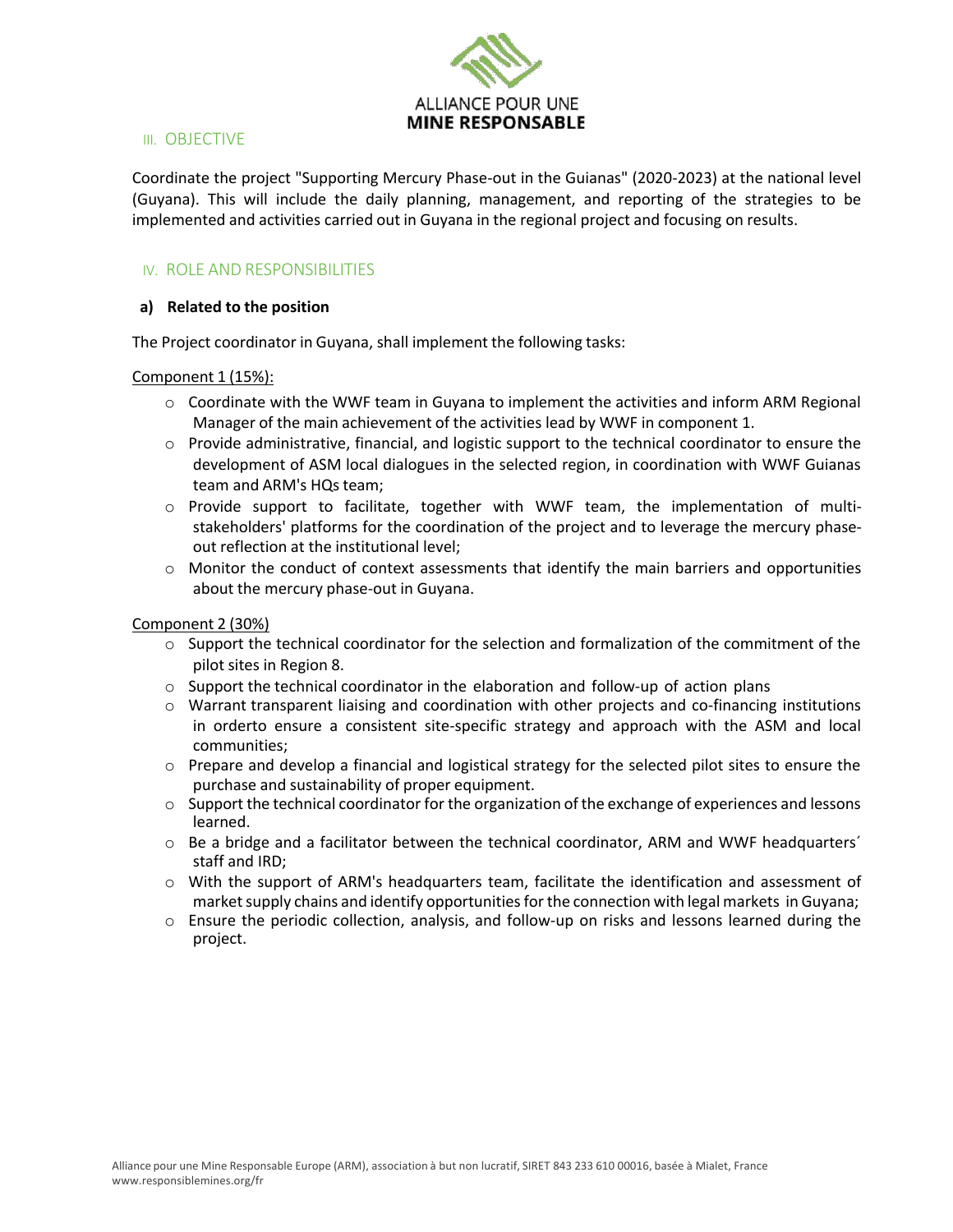### Component 5%):

- $\circ$  Collaborate with IRD as leaders of the component for the implementation of the activities.
- $\circ$  Facilitate the relationship with and activities developed by the research partners and stakeholders in Guyana, to ensure the suitable data collection on mercury.

### Component 4 (50%):

- $\circ$  Participate and coordinate periodic meetings for the coordination of the project;
- $\circ$  Coordinate with and provide ARM and WWF, particularly the ARM management team and WWF Country Manager Guyana, with continuous and transparent information on the project implementation;
- $\circ$  Together with the project team ensure the activities planned are implemented within and for the compliance of the project framework (budget, timeline, expected results) and respecting the guidelines of ARM Regional Manager);
- o Ensure that the resources are well managed, available in the field, and their use periodically reported for the suitable implementation of the activities in Guyana, with the support of ARM & WWF Administrative and Finance Managers;
- $\circ$  Prepare, and deliver to ARM Regional Manager monthly reports on the progress of the activities and challenges faced in the implementation in Guyana, providing a critical assessment of the achievements compared to the expected results based on a set of defined indicators;
- $\circ$  Support the ARM Management team in the identification of further collaboration in country that will ensure the sustainability and upscaling of the project, mainly through the building of relationships with partners and funders, and the definition of potential project concepts for extension;
- o Coordinate with ARM´s staff from the HQs and the technical coordinator to harmonize the methodologies and procedures for the implementation of activities related to the regional project.
- $\circ$  Support the ARM areas of governance and M&E in the adjustments of methodologies and formats and their subsequent application, in order to collect information that it is identified as missing following the review of available baseline information and mapping of actors;
- $\circ$  Following the guidelines of the ARMs M&E and mining services units, support the creation of a community management committee for the project and its proper administration, based on technical advice, training, workshops and transfer of methodologies on monitoring and participative evaluation, business management and artisanal and small-scale mining;
- o Following the guidelines of the ARMs governance unit, carry out calls and support the establishment of multi-stakeholder dialogue workshops.

The project Officer workplace will be in Georgetown, but he/she should be prepared to carry out periodic field missions(10/15% of his/her time) in the hinterland (region 8), especially in mining areas complex and limited ease of access. These field missions will be conducted according to the internal financial procedures of the project.

## **b) Institutional**

As a staff of ARM, the project officer will have to comply with the organization's policiesand therefore:

- $\circ$  Participate in the capacity building sessions planned by ARM staff to guarantee the quality of the activities as well as the alignment with the organization strategies;
- o Participate as ARM representative in national and international events that are consider of strategic for the project and organization, under previous approval of ARM´s regional manager.
- o Participate in the meeting and spaces of coordination;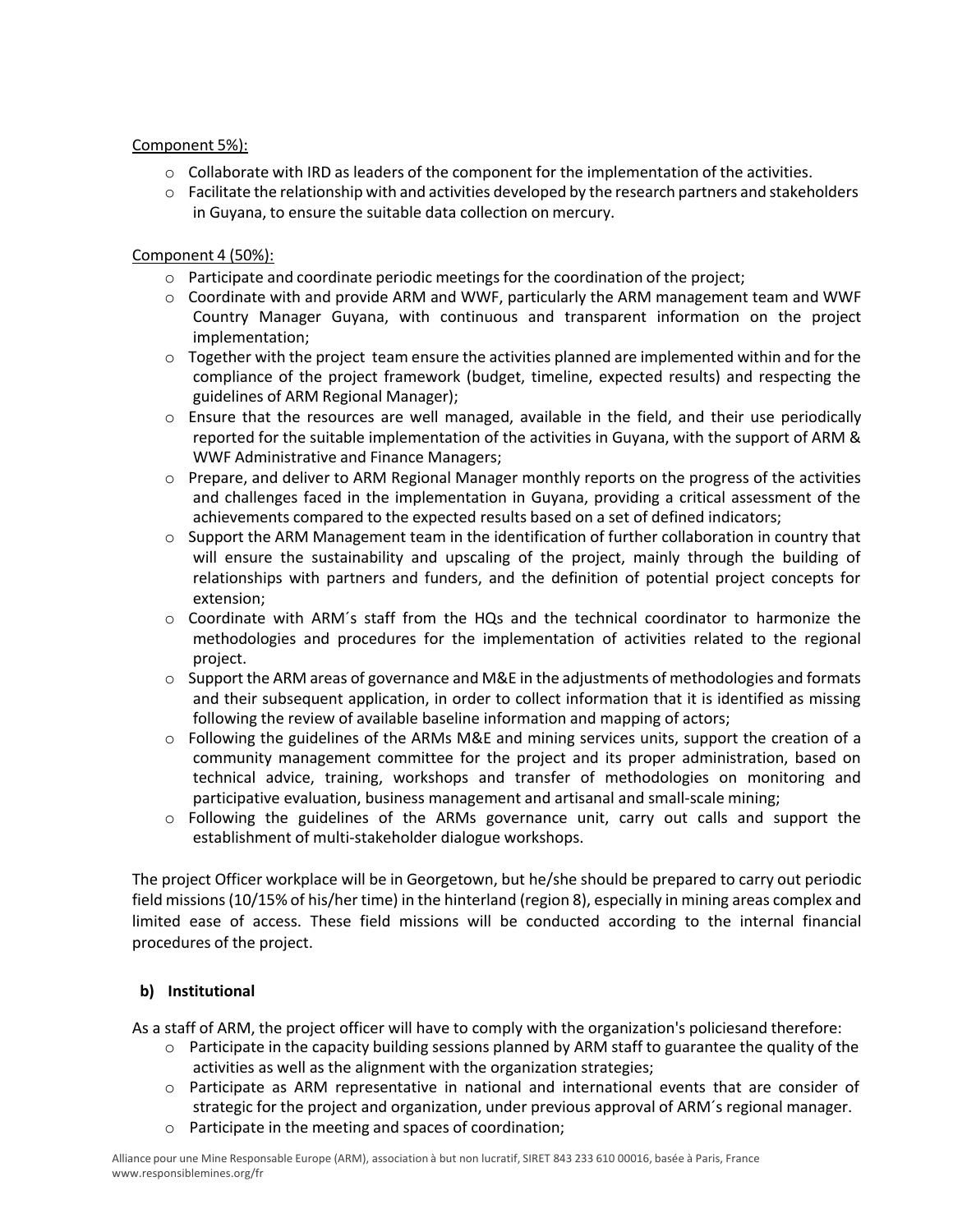- $\circ$  Follow the internal rules, protocols, procedures, and codes implemented by the organization, particularly the guidelines related to the administrative and financial aspects, safety, and conflict of interest;
- $\circ$  Use the methodologies, templates, and tools for the planning, implementation, reporting, and
- o communication of the activities;
- $\circ$  About the field missions, defined previously and share with the ARM's team management, the itinerary, the planning of the travels and activities, in compliance with the safety policy of the organization;
- $\circ$  Ensure a routine collection and sharing of the information related to the attended meetings and events, as well as the contacts created;
- o Provide, in total transparency, the information about the activities, objectives, results, challenges;
- $\circ$  Ensure the information produced is of good quality and intelligibility, the products are delivered and made available to the team and well stored, in compliance with the procedures of the organization;
- $\circ$  Be a model regarding the respect of human rights, especially in front of the communities supported by the project and, more generally, for each person related to the activities and processes implemented;
- $\circ$  Make sure that the communication strategy is coordinated with the staff of ARM-based in the headquarters of the organization and that all the public communication regarding the organization and the project are aligned with ARM's vision.

## V. DELIVERABLES

### **a) Related to the position**

The Project officer in Guyana will be in charge of elaborating all administrative, procurement, relationship, budget and monitoring aspects of the strategies and actions plans implemented during the project. The project officer will bear primary responsibility for elaborating the products and ensuring proper achievement in the country. Here are some products the project coordinator will be in charge of or provide the necessary elements for:

- $\circ$  Presentations and materials for trainings, workshops and accountability working sessions;
- $\circ$  Minutes of the attended workshops and events, with attendees list and photos;
- $\circ$  Periodic reports on the progress of the implementation of action plans with the mining pilots at the national level;
- $\circ$  Procurement, shipping and customs operations related to mining equipment;
- $\circ$  Intermediary technical reports of the activities in Guyana (every 6 months);
- o Final report on the consultancy following the ARM guidelines;
- o List of the contacts created;
- o List of the communication material delivered to key audience;
- o Monthly report of the activities, achievements, risks, and lessons learnt;
- o Monthly planning of activities, field missions, schedule meetings;
- $\circ$  Stakeholder engagement plan updated monthly, specific activities, goals and engagement with key stakeholders;
- $\circ$  1 to 1 follow-up with supervised staff;
- $\circ$  Any other support that would demonstrate the compliance of the activities and achievement of the expected results.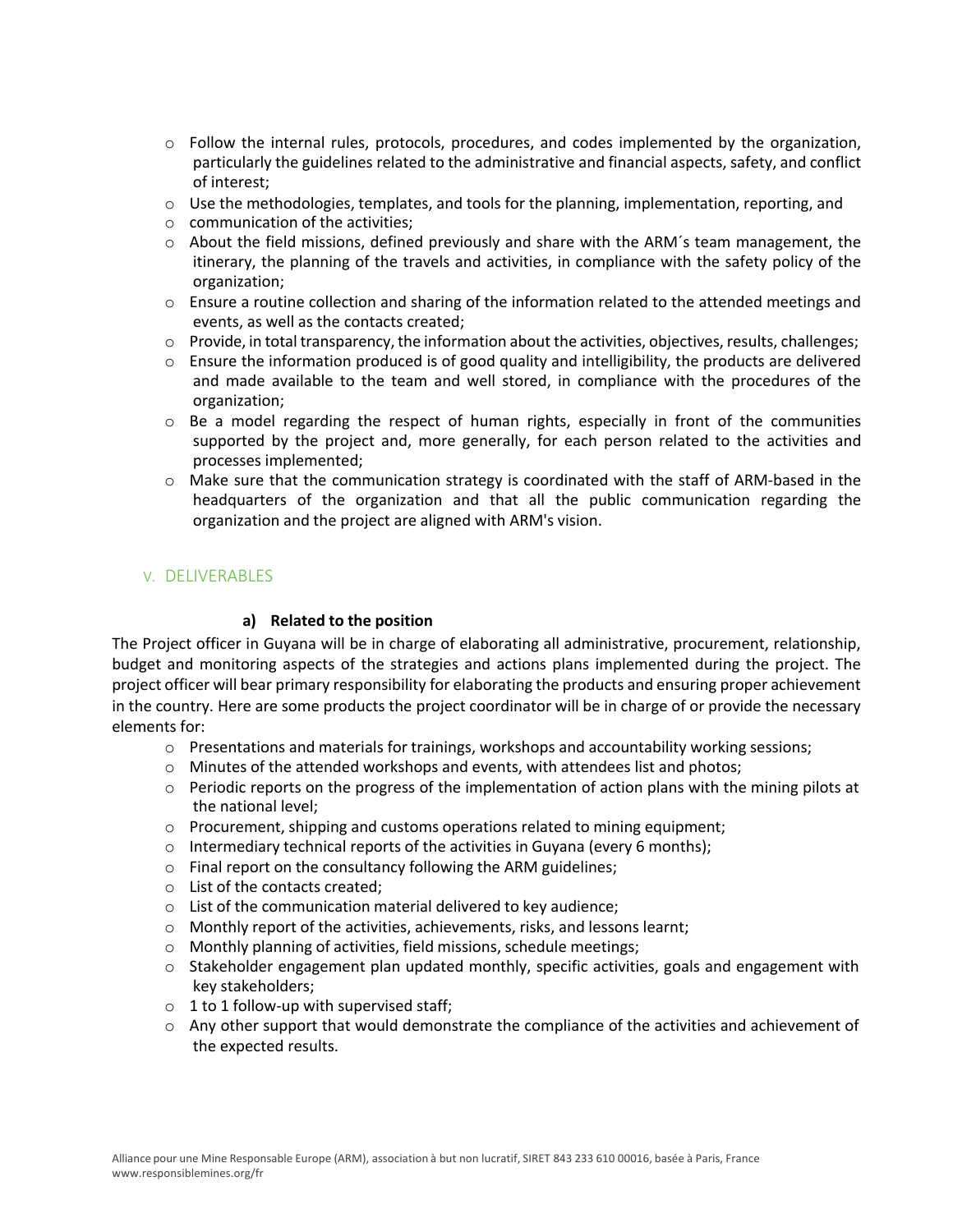## **b) At institutional level**

- o Register with all the trainings received from ARM staff
- o Fund requests, field mission check-lists, field mission reports, expenses justification, original receipts
- o Timeline of the travels and activities planned during field missions
- o Timesheet –daily update, monthly delivery
- o Minutes of internal meetings (particularly those related to the project coordination)
- o Monthly report on personal activities and products delivered

## VI. V.I PROFILE

| <b>EDUCATION</b>                  | Bachelor degree in project management with experience in the field(s) of mining,<br>water resources, Aid orrural development projects<br>Diploma in Environmental, water, mining issue is a plus |
|-----------------------------------|--------------------------------------------------------------------------------------------------------------------------------------------------------------------------------------------------|
|                                   |                                                                                                                                                                                                  |
|                                   | At least 2 years of experience related to:                                                                                                                                                       |
| PROFESSIONAL<br><b>EXPERIENCE</b> | Project execution in the field mining, especially of Artisanal and Small-scale Mining<br>(ASM) Development, Environment issues                                                                   |
|                                   | Experience managing funds from international cooperation is required<br>Experience in and demonstrated understanding of working in Guyana interior<br>locations is a plus.                       |
|                                   |                                                                                                                                                                                                  |
| <b>SKILLS</b>                     | Good technical, planning and organizational skills essential                                                                                                                                     |
|                                   | Excellent written and oral communication skills in English                                                                                                                                       |
|                                   | Advanced working knowledge of MS Office (Word, PowerPoint, and Excel)                                                                                                                            |
|                                   | Team spirit, adaptability, resilience, and good public relations are expected                                                                                                                    |
|                                   | A willingness to participate in field missions in challenging conditions is required                                                                                                             |
|                                   | Knowledge of Guyanese Creoles and/or Spanish is an asset                                                                                                                                         |

## VII. LENGTH

One-year contract offered from the signing of the contract

## VIII. CONTRACT CHARACTERISTICS

Type of contract: Service provision / Fixed-term contract

Payment conditions: Upon presentation of the deliverables and administrative supports as agreed in the working plan and after approval by the supervisor of the contract.